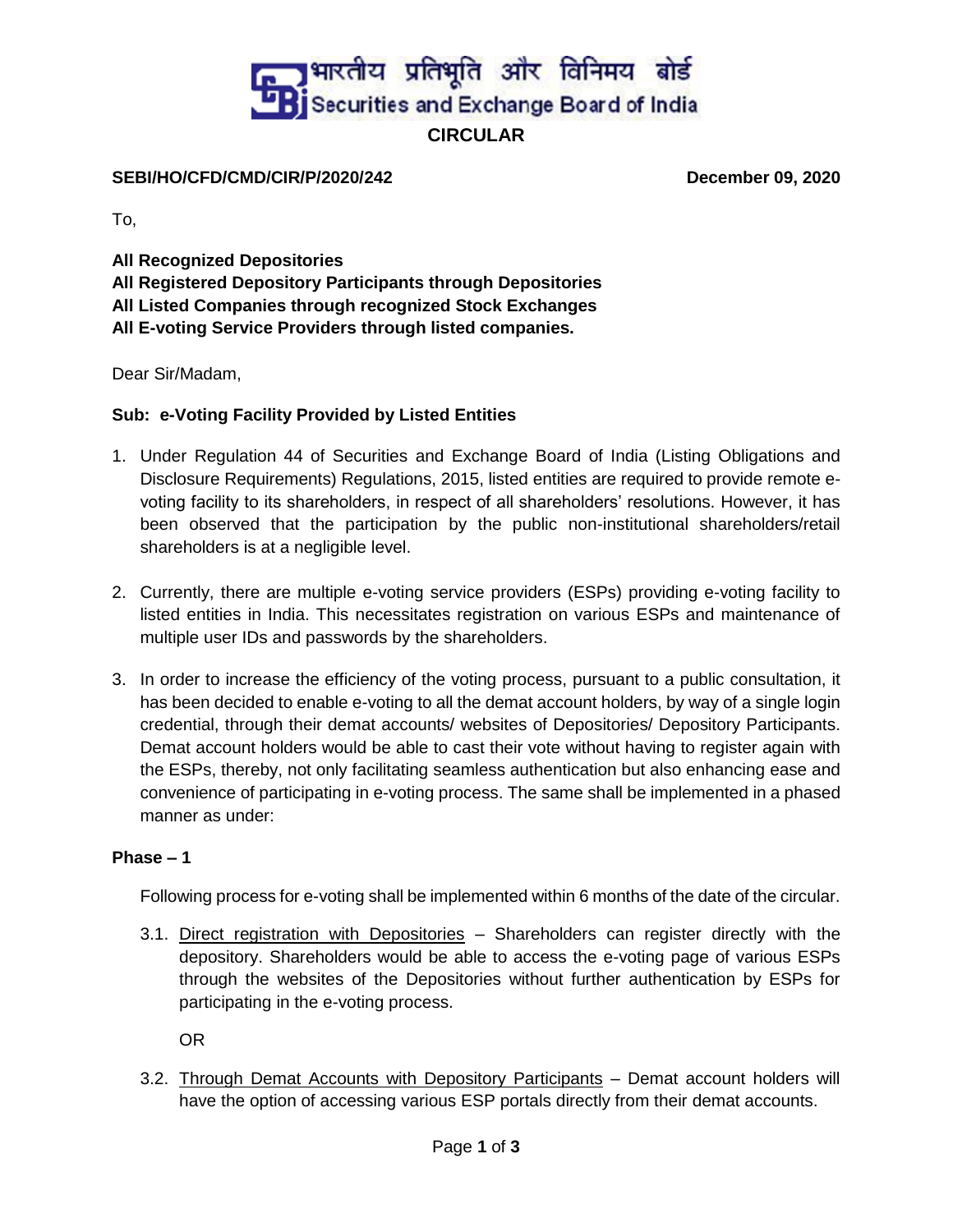

They would be routed to the webpage of the respective Depositories from their demat accounts, which in turn would enable access to the e-voting portals of various ESPs without further authentication by ESPs for participating in the e-voting process.

- 4. The authentication of shareholders would happen at the depository level and ESPs shall allow the demat account holders to cast their vote based on the validation carried out by the Depository.
- 5. Depository shall send a confirmatory SMS to the shareholders that the vote has been cast based on the confirmation received from the ESP.
- 6. The listed entity shall provide the details of the upcoming AGMs requiring voting to the Depository. The depository shall send SMS/email alerts in this regard, to the demat account holders, atleast 2 days prior to the date of the commencement of e-voting.

### **Phase – 2**

- 7. In order to further enhance the convenience and security of the e-voting system, the depository shall validate the demat account holder through a One Time Password (OTP) verification process as under.
	- 6.1 Direct registration with Depositories Depositories shall allow login through registered Mobile number / E-mail based OTP verification as an alternate to login through username and password.
	- 6.2 Through Demat Accounts with Depository Participants A second factor authentication using Mobile / E-mail based OTP shall be introduced before the demat account holders can access the websites of the Depositories through their demat accounts.

The above shall be implemented within 12 months from the completion of the process in phase 1.

- 7 Depository may advise the demat account holders to update their mobile number and email ID in order to access the e-voting facility.
- 8 Depositories shall establish a dedicated helpline to resolve technical difficulties faced by shareholders relating to the e-voting facility. Further, the listed company shall ensure that the ESPs engaged by them also provide a dedicated helpline in this regard.
- 9 In order to enable better deliberation and decision making by the shareholders while casting their votes, ESP Portals shall provide specific weblinks to the following:
	- disclosures by the company on the websites of the stock exchanges
	- report on the websites of the proxy advisors.